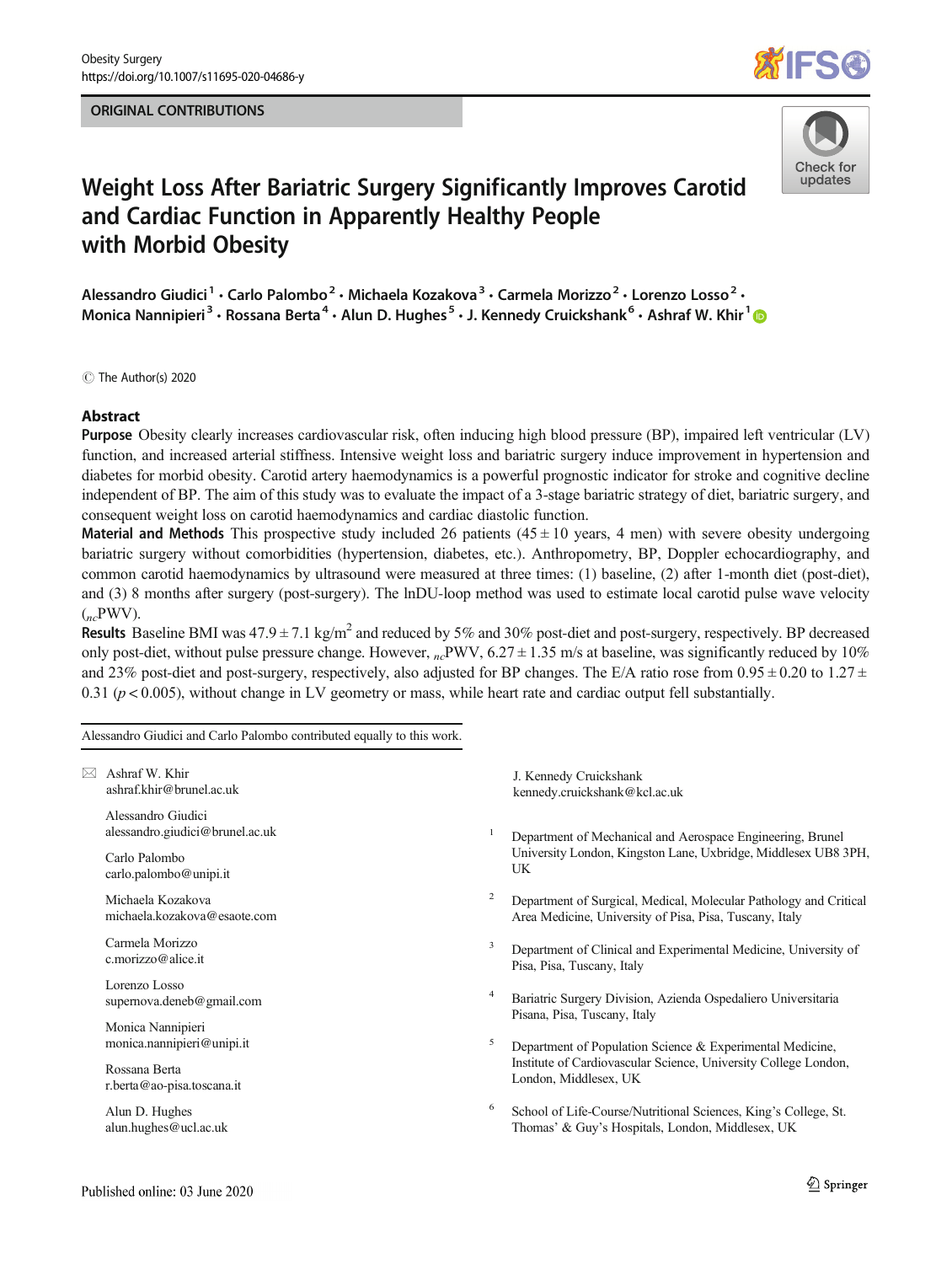<span id="page-1-0"></span>Conclusion Weight loss following diet and bariatric surgery is associated with reduced carotid arterial stiffness and improved LV diastolic function. Diet and bariatric surgery are effective treatments for morbid obesity with its concomitant adverse cardiovascular effects.

Keywords Bariatric surgery . Obesity . Carotid artery . LV function . Carotid local PWV . lnDU-loop

# Introduction

Increased body weight, a global epidemic, drives cardiovascular risk, such as increased blood pressure (BP), dyslipidaemia, and intolerance to glucose [\[1](#page-7-0), [2](#page-7-0)], and is associated with increased incidence of type 2 diabetes, hypertension, and cardiovascular diseases. Observational clinical studies and trials show a relationship between weight loss and decrease in BP, cholesterol concentration, and improved glycaemic control [\[3](#page-7-0), [4\]](#page-7-0), as well as increased compliance of main conduit elastic arteries [[5\]](#page-7-0).

Arterial stiffness, estimated as aortic pulse wave velocity, predicts cardiovascular events and mortality independently of other standard risk factors [\[6](#page-7-0)], including hypertension and diabetes [[7\]](#page-7-0), and obesity is associated with increased arterial stiffness [\[8](#page-7-0)]. Balkestein and colleagues reported a 10% increase of carotid compliance (the inverse of stiffness) associated with a 15% decrease in body mass index (BMI) [\[5](#page-7-0)]. Similar findings were reported for carotid-femoral (cfPWV) and brachial-ankle PWV (baPWV) [\[9](#page-7-0)]. In most of these studies, the decrease in BMI was achieved by diet only. Moreover, since arterial stiffness is pressure-dependent in many studies, it is not clear to what extent the reduction in stiffness observed after weight loss merely reflects a parallel decrement in BP.

Bariatric surgery is the most effective treatment for morbid obesity in terms of weight loss, disappearance or improvement of diabetes, hypertension, or dyslipidaemia; the number of procedures per year steadily increases [[10\]](#page-7-0). To our knowledge, no study has examined the effect of bariatric surgery on local arterial stiffness and cardiovascular haemodynamics. Here, we studied the effect on carotid arterial mechanics and ventricular function firstly of 1 month's weight loss after diet, then secondly approximately 8 months after bariatric surgery in otherwise uncomplicated subjects with morbid obesity. We hypothesised that carotid distensibility and PWV would improve following diet and following surgery, independent of any BP change, as would cardiac indices.

# Methods

### Study Sample and Acquisition Protocol

This prospective study in the University Hospital of Pisa (Tuscany, Italy) included 26 patients  $(45 \pm 10)$  years, 5 men) referred for bariatric surgery with third-degree obesity ( $BMI \geq$ 

 $40 \text{ kg/m}^2$ ). The final study population comprised 32 recruited patients; however, 2 patients dropped out of the study after the diet period and 4 were excluded for inadequate carotid distension waveforms.

All were free of hypertension (systolic BP (SBP)  $\ge$ 140 mmHg and/or diastolic (DBP)  $\geq$  90 mmHg), diabetes mellitus, atrial fibrillation, heart failure, or previous ischaemic cardiac and cerebral events. Patients with any significant systemic disease were excluded. Five patients had impaired glucose tolerance (IGT) at an oral GT test before the study. All subjects were evaluated at (1) baseline, (2) after 1 month's diet and before the surgical procedure (post-diet), and (3) 5– 11 months (average 8 months) after bariatric surgery (postsurgery). Anthropometry, BP measurements, and ultrasound (US)/echocardiographic examinations were performed on each occasion.

## Anthropometric and BP Measurements

Body weight and height were measured, and BMI and body surface area (BSA) were calculated [[11\]](#page-7-0). Brachial BP was measured by a digital electronic manometer (Omron, model 705cp, Kyoto, Japan), with a suitable adult-size cuff according to arm circumference, after sitting for  $> 10$  min.

# Cardiac and Vascular Ultrasound Studies

All echocardiographic and carotid ultrasound examinations were performed by a single trained sonographer (C.M.), with patients lying supine in a quiet room for > 10 min before the exams. Data were collected using a Hitachi Aloka Alpha10 Prosound system.

#### Echocardiographic Examination

Stroke volume (SV) was calculated as the product of aortic valve cross-sectional area and transaortic flow-velocity time integral. Cardiac output (CO) was calculated as the product of SV and heart rate (HR). The total peripheral resistance (TPR) was estimated as the ratio between mean BP (MBP) and CO. Left ventricular (LV) inner diameter and wall thickness were measured in end-diastole from M-mode images [\[12](#page-7-0)], and LV mass index was calculated as the ratio of LV mass to height<sup>2.7</sup> [\[13](#page-7-0)]. Relative wall thickness (RWT) was calculated as a ratio between wall thickness and inner diameter.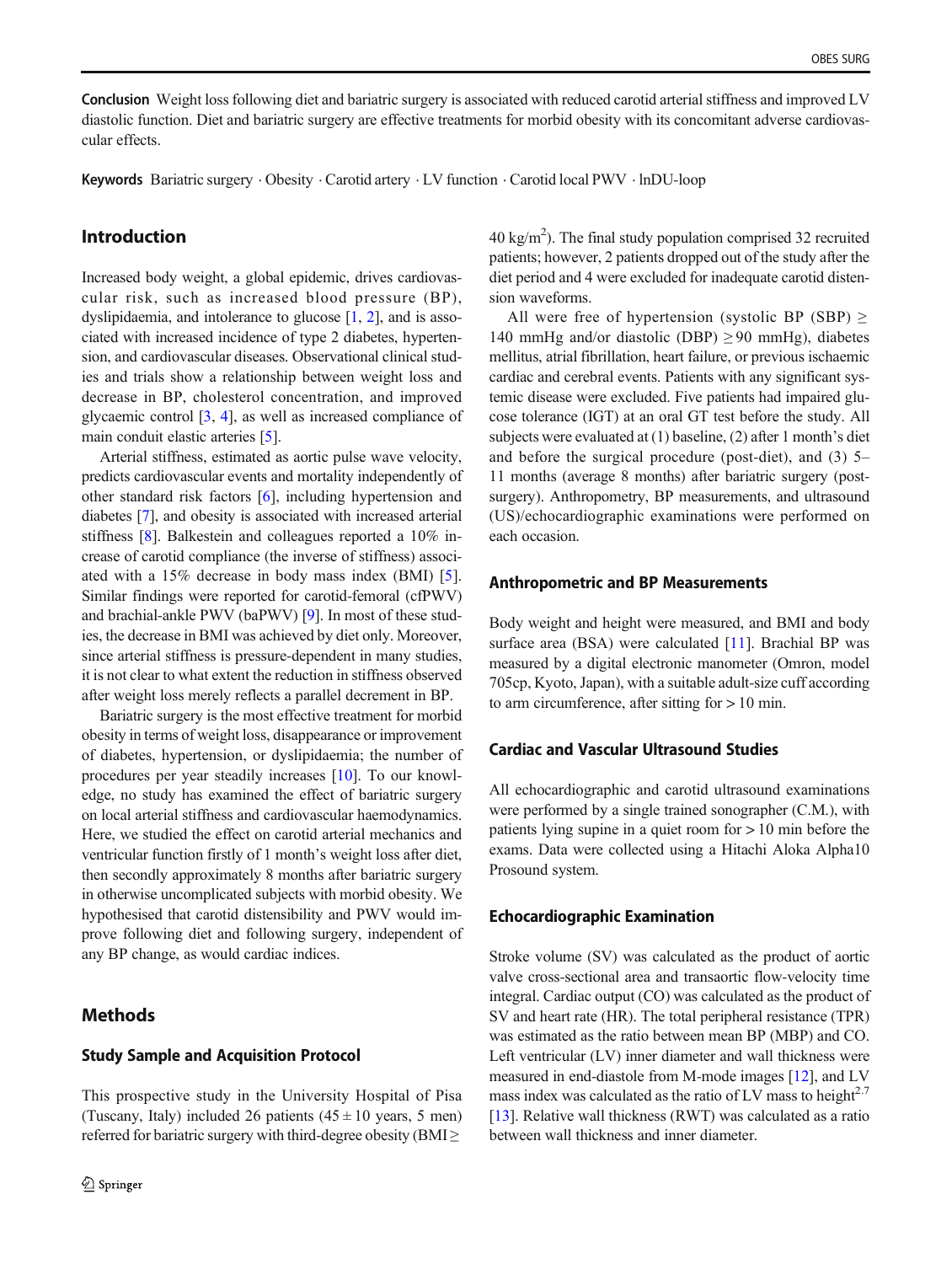Indices of LV diastolic function were obtained by mitral inflow measurements including early peak filling (E velocity), late peak atrial filling (A velocity), and E/A ratio [\[14\]](#page-7-0).

Systolic and diastolic mitral longitudinal velocities at both the septal and lateral sides were measured by colour-guided pulsed-wave tissue Doppler in the apical four-chamber view. The sample volume was placed at the junction of the LV wall with the mitral annulus, and the cursor was aligned so that the angle of incidence between the Doppler beam and the longitudinal motion of the LV was as close as possible to 0°. From spectral traces, peak longitudinal velocities during systole (s′), during early diastolic filling (e′), and during late diastolic filling (a′) were measured over five consecutive cardiac cycles. Reported values represent the average of septal and lateral sides. The intra-individual variability of tissue Doppler measurements in our laboratory is  $4.7 \pm 3.5\%$ ,  $5.8 \pm 4.3\%$ , and  $5.2$  $\pm$  4.0% for s', e', and a' velocities, respectively.

#### Carotid Waveform Acquisition

Flow velocity and distension waveforms were acquired at the level of the right common carotid artery (CCA) using a 10.0-MHz linear array probe with radiofrequency data output at the frequency of 1 kHz, as previously reported [\[15\]](#page-7-0). In the longitudinal right CCA view, a single scan line was aligned perpendicularly to the vessel walls, approximately  $\approx 1.5$  cm proximal to the carotid bulb; the cursors were placed by the operator at the anterior and posterior carotid walls to enable wall tracking. After 20 s of acquisition, all distension curves and flow profiles were displayed, and individual beats with noisy or unrepresentative waveforms were rejected by the operator before ensemble averaging.

# Determination of Non-invasive Local Carotid Pulse Wave Velocity and Arterial Distensibility

The local carotid pulse wave velocity  $({}_{nc}$ PWV  $(c)$ ) was determined using the lnDU-loop method (Eq. 1) as previously de-scribed in detail [[16\]](#page-7-0):

$$
c = \pm \frac{1}{2} \frac{dU_{\pm}}{d(\ln D_{\pm})}
$$
 (1)

where subscripts + and – indicate forward and backward directions of wave travel, respectively, i.e. waves travelling from the heart towards the peripheral circulation and reflected waves travelling back from the periphery to the heart. Also, dU and dlnD represent the instantaneous changes in the blood velocity U and the natural logarithm of the diameter. The relationship between U and lnD (Fig. [2](#page-5-0)) is linear in early systole whose slope was used for the calculation of  $c$  (Eq. 1).

The relationship between  $_{nc}$ PWV and local arterial distensibility  $(D_s)$  is described by the Bramwell-Hill equation:

$$
D_{\rm s} = \frac{1}{\rho c^2} \tag{2}
$$

where  $\rho$  is the blood density (assumed 1060 kg/m<sup>3</sup>) and c is calculated using Eq. 1.

## The Separation of D and U into Forward and Backward Components and Wave Intensity I

WIA allows separation of wave intensities travelling to the forward from the backward directions [\[16](#page-7-0)]. Wave intensity (dI) is given by the product of dD and dU. Therefore, forward and backward intensities are given by:

$$
dI_{\pm} = dD_{\pm} dU_{\pm} \tag{3}
$$

By definition, dL is always negative, while  $dI_+$  is always positive. As in Fig. 1, the forward wave intensity is characterised by two main waves; the first is a large forward compression wave (FCW) related to the ejection phase of the heart. The second is later, a forward expansion wave (FEW) prior to aortic valve closure and contemporaneous with the end of ejection. dI<sup>−</sup> is mainly characterised by a small peak from a backward compression wave (BCW) resulting from reflection of the FCW from downstream arterial sites during early systole. These three intensity peaks have been characterised in terms of underlying area and arrival time. The reflection index, the portion of the forward travelling wave that is reflected back from the periphery to the heart, was calculated as the ratio between BCW and FCW areas.

 $1.5\times10^{-7}$ Forward Backward **FCW**  $1\times10^{-7}$ dI  $\left[\text{m}^2/\text{s}\right]$  $5\times10$ **FEW**  $\mathbf{0}$ **BCW**  $-5 \times 10^{-7}$ 250 375 125 500 625 Time [ms]

Fig. 1 Example of wave intensity for one of the subjects (not showing late diastole when wave intensity is minimal). The wave intensity (dI) pattern is characterised by three main peaks: forward compression (FCW) and forward expansion waves (FEW), and a backward compression wave (BCW). See "[Methods](#page-1-0)" for details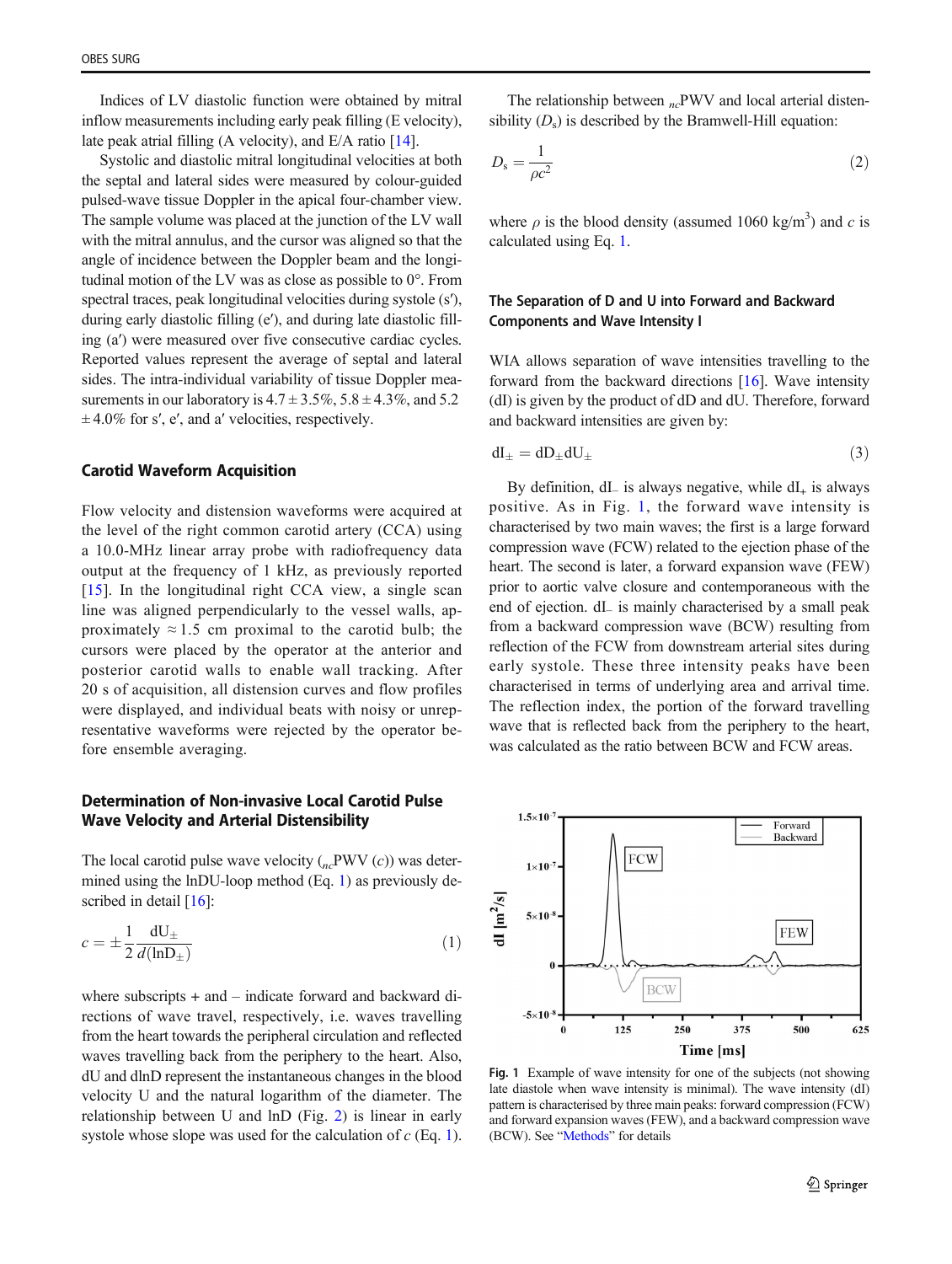#### Statistical Analysis

IBM SPSS statistics (IBM Corporation, Armonk, NY, USA) was used for the statistical analysis. Data presented a normal distribution and are reported as mean  $\pm$  SD. Changes in anthropometric and BP measurements and cardiac parameters were evaluated using repeated measures ANOVA. If a significant change was found, the three treatment steps were compared using 2-tailed paired samples t tests.  $p \le 0.05$  was considered statistically significant. A similar analysis was performed also on the wave intensity parameters FCW area, BCW area, FEW area, and relative timing. Repeated measures ANCOVA was used to evaluate changes in  $_{nc}$ PWV adjusting for DBP changes during treatment. Analysis of variance or multiple regressions were then used as appropriate.

## **Results**

# Treatment Outcomes

The average basal weight, BMI, and BSA of the study participants were  $129.9 \pm 27.0$  kg,  $47.9 \pm 7.1$  kg/m<sup>2</sup>, and  $2.29 \pm$  $0.28$  m<sup>2</sup>, respectively. The 1-month diet period produced a  $\approx$  5% reduction in body weight and BMI, and a  $\approx$  2% reduction in BSA. After the 8-month follow-up post-bariatric surgery, the weight and BMI dropped by  $30 \pm 8\%$  of the basal value, while the decrease in BSA was  $14 \pm 4\%$  (Table 1).

There was a 5.5% decrease in SBP and DBP over the whole length of the study. However, BP decreased mainly during the initial 1-month diet period, and there was little further change at the 8-month follow-up after bariatric surgery.

#### Cardiac Structure and Function

Baseline, post-diet, and post-surgery cardiac indices are re-ported in Table [2](#page-4-0). HR was  $76 \pm 10$  bpm at baseline and decreased significantly post-diet  $(10 \pm 11\%)$  and post-surgery

 $(20 \pm 10\%)$ . Basal SV was  $92 \pm 18$  mL and did not change significantly post-diet or post-surgery, whereas CO decreased post-diet ( $17 \pm 13\%$ ) and post-surgery ( $21 \pm 17\%$ ), due to the decline in HR. Baseline EF was 68% and did not change with the treatment. TPR increased significantly after diet and surgery ( $p < 0.001$  for both). LV mass, LVMI, and RWT did not change post-diet or post-surgery. Early diastolic e′ and late diastolic a′ velocities of the mitral annulus significantly increased and decreased, respectively, post-surgery. Mitral E and A velocities showed similar trends, so that the E/A ratio significantly increased  $(36 \pm 30\%)$  during the treatment, while the E/e′ ratio did not change post-diet and post-surgery. Considering the three observational time points, i.e. baseline, post-diet, and post-surgery, e′ velocity and E/A ratio were inversely related to  $_{nc}$ PWV (r = −0.37, p < 0.001 and −0.32,  $p < 0.01$ , respectively). Moreover, E and E/A ratio negatively correlated with HR ( $r = -0.29$ ,  $p < 0.01$  and  $-0.44$ ,  $p < 0.001$ , respectively).

## Local PWV

Baseline, post-diet, and post-surgery haemodynamic indices are reported in Table [3.](#page-4-0) Figure [2](#page-5-0) shows the lnDU-loops, from which  $_{nc}$ PWV is calculated, at baseline, post-diet, and postsurgery in a typical subject in the study. On average at baseline,  $n_c$ PWV was  $6.27 \pm 1.35$  m/s. On average, diet produced a significant decrease in  $n_c$ PWV by 10 ± 14%. The difference was still significant after adjusting for BP effects, but decreased to 9%.

Eight months after the bariatric surgery,  $_{nc}$ PWV was 4.74  $\pm$  1.09 m/s, 23  $\pm$  15% and 14  $\pm$  15% less than at the start and after the 1-month diet period, respectively (22% and 14% after BP adjustment). The difference was statistically significant with respect to both the basal and post-diet measurements.

The relative carotid distension  $\Delta D/D_{\text{min}}\%$  significantly increased by 20% post-surgery  $(6.08 \pm 1.41 \text{ vs. } 7.30 \pm 1.93)$  and negatively correlated with  $_{nc}$ PWV ( $r = -0.57$ ,  $p < 0.001$ ).

Table 1 Physical and haemodynamics features of subjects included in the study. Participant characteristics: baseline, post-diet, and post-surgery values. Values are mean  $\pm$  SD. Pressure was recorded at the brachial

artery. SBP, systolic BP; DBP, diastolic BP.  $* p < 0.05$ ,  $\frac{1}{7} p < 0.01$  with respect to basal value;  $\frac{1}{4}p < 0.05$ ,  $\frac{8}{9} < 0.01$  with respect to diet

|                  | Baseline         | Post-diet                  | Post-surgery                 | rm-ANOVA   |
|------------------|------------------|----------------------------|------------------------------|------------|
| Body weight (kg) | $129.9 \pm 27.0$ | $123 \pm 24.8^{\dagger}$   | $90.5 \pm 21.3^{\dagger,\S}$ | p < 0.005  |
| BMI $(kg/m^2)$   | $47.9 \pm 7.1$   | $45.5 \pm 6.7^{\dagger}$   | $33.4 \pm 6.9^{\dagger.8}$   | p < 0.005  |
| $BSA(m^2)$       | $2.29 \pm 0.28$  | $2.24 \pm 0.26^{\dagger}$  | $1.96 \pm 0.24^{\dagger,\S}$ | p < 0.005  |
| $SBP$ (mmHg)     | $122.2 \pm 13.3$ | $116.3 \pm 12.4^{\dagger}$ | $115.7 \pm 16.8^*$           | p < 0.05   |
| $DBP$ (mmHg)     | $81.5 \pm 7.5$   | $78.1 \pm 6.2^{\dagger}$   | $77.0 \pm 9.0^*$             | p < 0.05   |
| $PP$ (mmHg)      | $40.7 \pm 10.0$  | $38.2 \pm 9.4$             | $38.7 \pm 10.4$              | $p = 0.35$ |
| Mean $BP$ (mmHg) | $91.7 \pm 8.2$   | $87.6 \pm 7.1^{\dagger}$   | $86.7 \pm 10.5^*$            | p < 0.05   |
|                  |                  |                            |                              |            |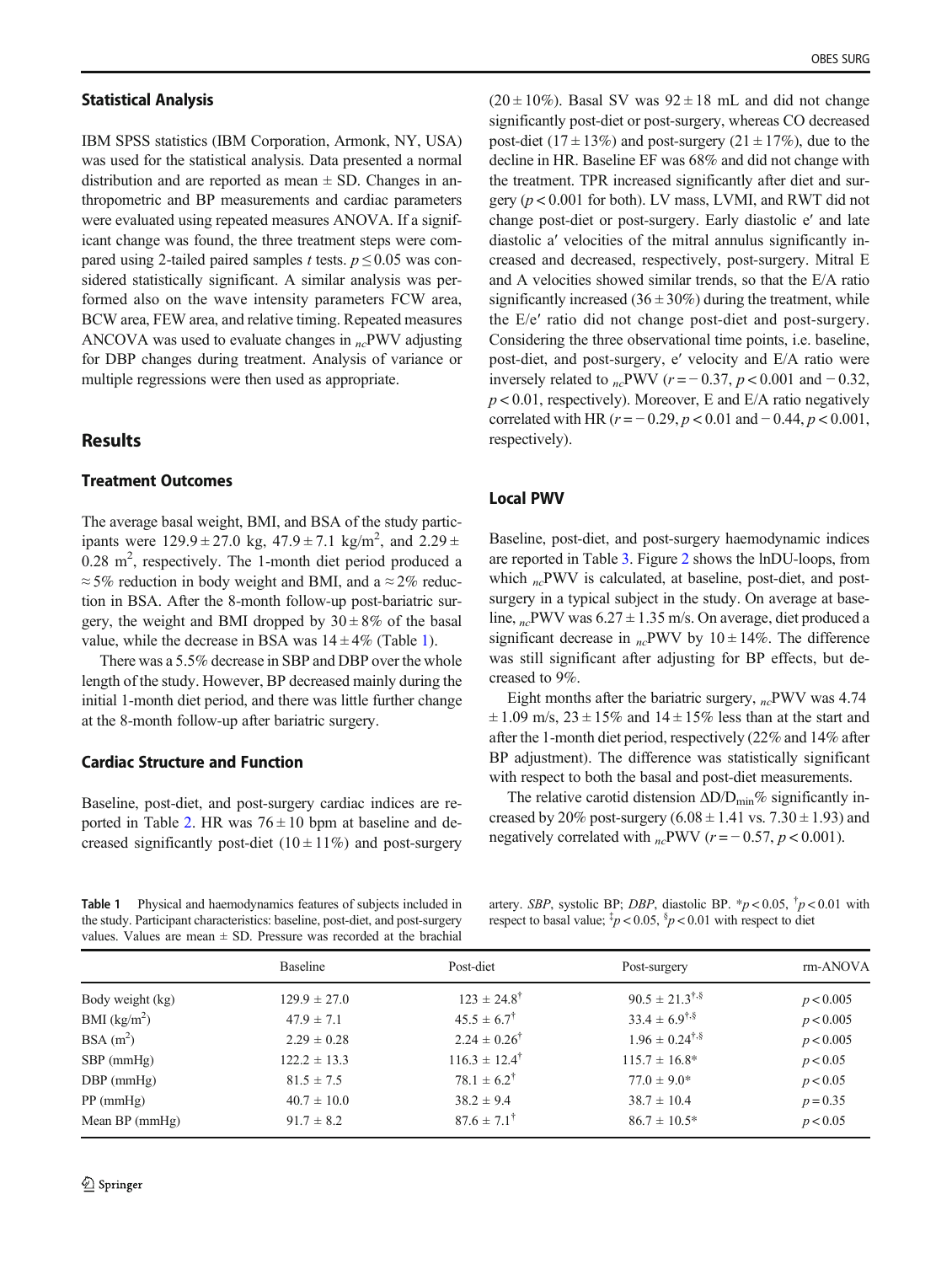<span id="page-4-0"></span>Table 2 Cardiac indices at baseline, post-diet, and postsurgery. Values are presented as mean  $\pm$  SD. SV, stroke volume; CO, cardiac output; EF, ejection fraction; LV mass, left ventricular mass; LVMI, left ventricular mass index; TDI, tissue Doppler imaging. s′, e′, and a′ velocities are systolic, early diastolic, and late diastolic transmitral velocity, respectively.  $^{*}p < 0.05, ^{t}p < 0.01$ with respect to basal value;  $\frac{1}{4}p < 0.05$ ,  $\frac{8}{9} < 0.01$  with respect to diet

|                          | <b>Baseline</b> | Post-diet                | Post-surgery                   | rm-ANOVA    |
|--------------------------|-----------------|--------------------------|--------------------------------|-------------|
| HR (bpm)                 | $76 \pm 10$     | $69 \pm 10^{4}$          | $61 \pm 10^{4.5}$              | p < 0.005   |
| $SV$ (mL)                | $92 \pm 18$     | $84 \pm 17$              | $89 \pm 16$                    | $p = 0.09$  |
| CO(L/min)                | $7.0 \pm 1.5$   | $5.8 \pm 1.2^{\dagger}$  | $5.4 \pm 1.2$ <sup>†,‡</sup>   | p < 0.005   |
| EF [-]                   | $68 \pm 5$      | $65 \pm 4$               | $67 \pm 5$                     | $p = 0.093$ |
| $TPR$ (mm $Hg/L/min$ )   | $13.6 \pm 2.9$  | $15.9 \pm 3.5^{\dagger}$ | $16.8 \pm 3.3^{\dagger}$       | p < 0.005   |
| $LV$ mass $(g)$          | $204 \pm 53$    | $206 \pm 51$             | $202 \pm 41$                   | $p = 0.89$  |
| LVMI $(g/m^2)$           | $53 \pm 12$     | $54 \pm 10$              | $53 \pm 11$                    | $p = 0.94$  |
| RWT [-]                  | $0.37 \pm 0.05$ | $0.37 \pm 0.04$          | $0.36 \pm 0.05$                | $p = 0.69$  |
| TDI s' velocity (cm/s)   | $9.8 \pm 1.3$   | $9.4 \pm 1.4$            | $9.4 \pm 1.4$                  | $p = 0.19$  |
| TDI e' velocity (cm/s)   | $12.7 \pm 2.8$  | $12.9 \pm 2.4$           | $14.3 \pm 3.1^{\dagger,\S}$    | p < 0.005   |
| TDI a' velocity (cm/s)   | $13.2 \pm 2.3$  | $12.6 \pm 1.8$           | $11.5 \pm 1.9^{\dagger,\S}$    | p < 0.005   |
| Mitral E velocity (cm/s) | $68.9 \pm 17.2$ | $75.3 \pm 19.4$          | $84.0 \pm 18.6$                | p < 0.005   |
| Mitral A velocity (cm/s) | $74.7 \pm 19.9$ | $74.3 \pm 21.8$          | $69.3 \pm 19.5$ * <sup>*</sup> | p < 0.05    |
| TDI e'/a' ratio          | $0.98 \pm 0.25$ | $1.04 \pm 0.22$          | $1.28 \pm 0.36^{\dagger,\S}$   | p < 0.005   |
| E/A ratio                | $0.95 \pm 0.20$ | $1.05 \pm 0.22*$         | $1.27 \pm 0.31^{\dagger,\S}$   | p < 0.005   |
| $E/e'$ ratio             | $5.78 \pm 2.15$ | $6.08 \pm 2.13$          | $6.14 \pm 1.91$                | $p = 0.20$  |
|                          |                 |                          |                                |             |

#### Wave Intensity

Wave intensity did not show statistically significant changes between different occasions (Fig. [3](#page-5-0)). FCW was very similar across the three time points. On the other hand, BCW fell slightly from  $7.71 \pm 1.60 \cdot 10^{-10}$  m<sup>2</sup> at baseline to  $6.34 \pm 1.90$ 10−<sup>10</sup> at 8 months, the end of the study. The trend for the FEW was similar:  $8.37 \pm 2.02 \cdot 10^{-10}$  basally and  $6.25 \pm 1.49 \cdot 10^{-10}$  at 8 months. Consequently, both the reflection index BCW/ FCW and the ratio FEW/FCW decreased after the surgery, but these differences were not statistically significant.

The arrival time of the waves was significantly affected by the surgical procedure. The time lag between FCW and BCW was higher in the post-surgery recording than at baseline. The baseline time lag between FCW and BCW was  $33.0 \pm$ 10.7 ms, which increased to  $40.8 \pm 12.2$  ( $p < 0.05$ ) and 43.5  $\pm$  14.4 ( $p$  < 0.005) after 1 month of diet and 8 months after bariatric surgery, respectively.

# **Discussion**

Arterial stiffness and body weight are generally positively correlated, and weight loss has been associated with decrease in cfPWV and baPWV [\[17\]](#page-7-0). However, to the authors' knowledge, no studies have examined changes in local PWV  $(n_c$ PWV) after bariatric surgery. Here, we evaluated the effect of extensive weight loss on cardiac haemodynamics and cardiac structure and function in 26 patients with third-degree obesity carefully selected according to the absence of comorbidities, particularly hypertension and diabetes, which affect cardiovascular structure independently of obesity. We compared data between baseline, post-diet, and post–bariatric surgery.

As much as 40-kg weight loss or 11.7 kg/m<sup>2</sup> BMI, almost 30% of basal BMI here, was associated with improvements in cardiac performance during systole and diastole. The changes in HR we observed following reduction in BMI are similar to those reported in overweight young adults [\[17\]](#page-7-0). Stroke volume

| Table 3 Haemodynamic indices                                                                           |
|--------------------------------------------------------------------------------------------------------|
| at baseline, post-diet, and post-                                                                      |
| surgery. $D_{max}$ , maximum carotid                                                                   |
| diameter; $D_{min}$ , minimum carotid                                                                  |
| diameter; $\Delta D$ , D <sub>max</sub> -D <sub>min</sub> ; $U_{max}$ ,                                |
| maximum carotid velocity; $U_{min}$ ,                                                                  |
| minimum carotid velocity;                                                                              |
| $\mathbf{D}\mathbf{H}\mathbf{H}\mathbf{H}^{\dagger}$ , $\mathbf{H}^{\dagger}$ , $\mathbf{H}^{\dagger}$ |

 $_{nc}$ PWV, non-invasive carotid pulse wave velocity;  $D<sub>s</sub>$ , carotid distensibility.  $* p < 0.05, \, \frac{1}{7} p < 0.01$ with respect to basal value;  $\frac{1}{4}p < 0.05$ ,  $\frac{8}{9} < 0.01$  with respect to diet

|                                  | <b>Baseline</b> | Post-diet                 | Post-surgery                 | rm-ANOVA   |
|----------------------------------|-----------------|---------------------------|------------------------------|------------|
| Carotid flow (L/min)             | $0.60 \pm 0.20$ | $0.60 \pm 0.17$           | $0.55 \pm 0.18$              | $p = 0.46$ |
| $D_{\text{max}}$ (mm)            | $8.23 \pm 1.22$ | $8.11 \pm 1.11$           | $7.95 \pm 1.18*$             | p < 0.05   |
| $D_{\min}$ (mm)                  | $7.76 \pm 1.18$ | $7.63 \pm 1.06$           | $7.41 \pm 1.10^{\dagger}$    | p < 0.05   |
| $\Delta D$ (mm)                  | $0.47 \pm 0.11$ | $0.48 \pm 0.13$           | $0.54 \pm 0.16^{\dagger,\S}$ | p < 0.01   |
| $\Delta D/D_{\rm min}$ %         | $6.08 \pm 1.41$ | $6.35 \pm 1.69$           | $7.30 \pm 1.93^{\dagger,\S}$ | p < 0.005  |
| $U_{\text{max}}$ (m/s)           | $0.53 \pm 0.10$ | $0.55 \pm 0.13$           | $0.51 \pm 0.09$              | $p = 0.50$ |
| $U_{\min}$ (m/s)                 | $0.06 \pm 0.06$ | $0.07 \pm 0.07$           | $0.07 \pm 0.07$              | $p = 0.64$ |
| $_{nc}$ PWV (m/s)                | $6.27 \pm 1.35$ | $5.52 \pm 0.93^{\dagger}$ | $4.74 \pm 1.09^{\dagger,\S}$ | p < 0.005  |
| $D_{\rm s}$ (MPa <sup>-1</sup> ) | $27.5 \pm 11.2$ | $33.6 \pm 10.9^{\dagger}$ | $50.0 \pm 27.0^{\dagger.8}$  | p < 0.005  |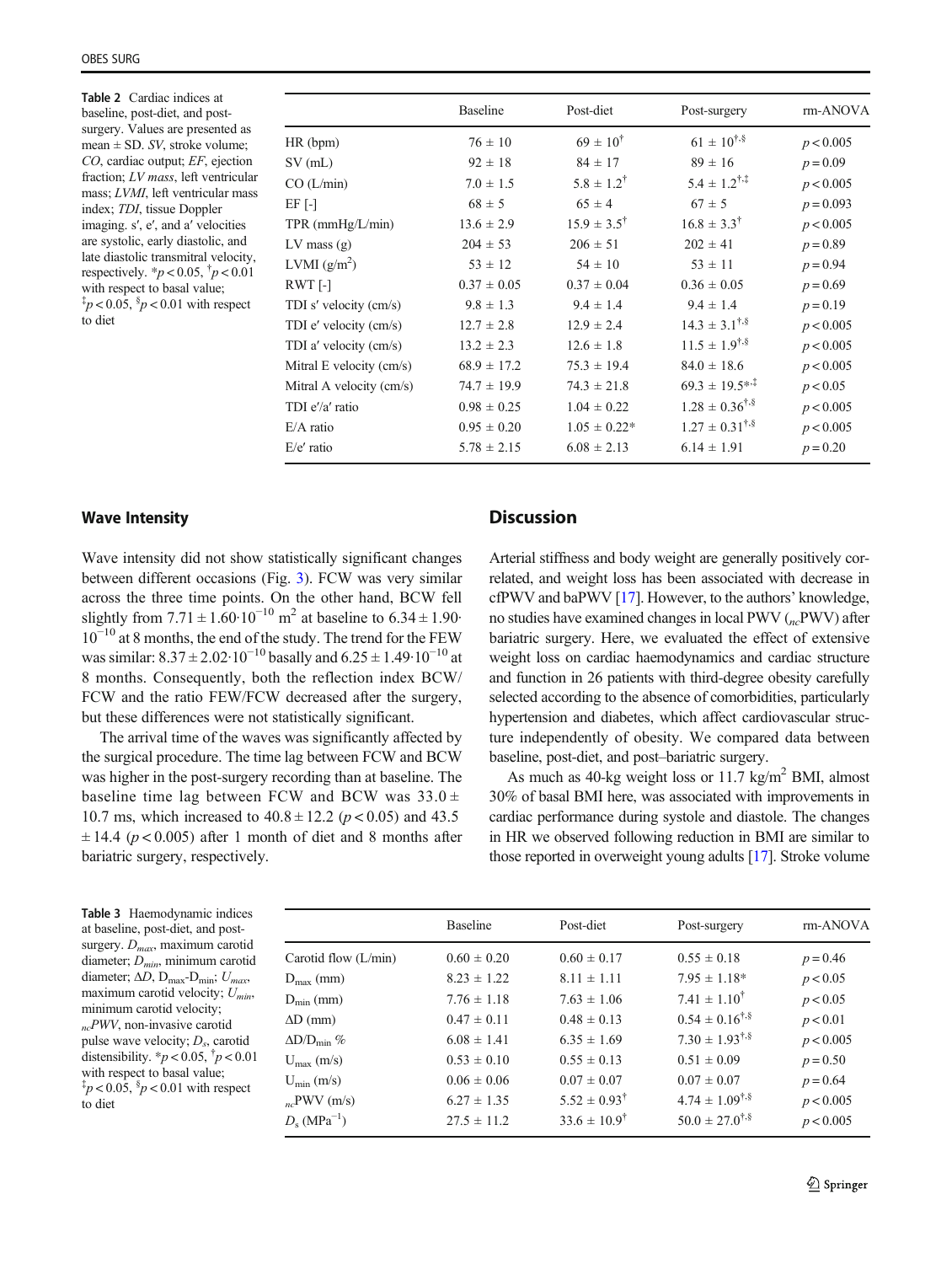<span id="page-5-0"></span>

Fig. 2 The carotid lnDU-loop measured at baseline, post-diet, and postsurgery. The linear regression of the early systolic portion of the loop is shown for each lnD-U relationship. The slope of the early systolic portion of the loop slightly increased after the diet and increased more markedly after the surgical procedure.  $n_c$ PWV was 6.35 m/s, reduced to 5.44 after the diet and to 3.54 m/s after the surgery. Carotid pulse diameter, expressed as the difference between maximum and minimum diameters, increased significantly from basal to post-diet and post-surgery acquisition. On the other hand, the pulse velocity  $(U_{\text{max}}-U_{\text{min}})$  remained approximately constant

[\[18\]](#page-7-0), measured by Doppler echocardiography, did not decrease significantly, so the significant decrease in CO both post-diet and post-surgery reflects the changes in HR. Contrary to expectation, the lack of change in LV mass and geometry over the study may be explained by the relatively short follow-up period. Previous studies demonstrating LV mass reduction post-surgery had a longer follow-up period [\[19\]](#page-7-0).

The  $\approx 36\%$  increase in E/A ratio is a beneficial effect of weight loss on E velocity (early diastolic transmitral velocity) reported after bariatric surgery [[20\]](#page-7-0) but also in the general population, where a 1-unit decrease in BMI during 1-year follow-up led to an increase in early diastolic myocardial ve-locity (e' velocity) of 0.11 cm/s [[21](#page-7-0)]. The mechanism underlying this improvement is not clear. Although it has been

suggested that an increase in e′ velocity follows the reduction of LV mass [[22](#page-7-0)], in our study, this occurred without observing such reduction. The improvement of LV diastolic function after bariatric surgery, assessed both as transmitral flow velocity pattern and as tissue myocardial velocities, happened in a relatively short time (months), suggesting that it could be mainly depending on functional mechanisms, particularly changes in heart rate. An increase of the transmitral A peak velocity with increasing heart rate was demonstrated by Harrison et al. [\[23](#page-7-0)]. Furthermore, the inverse relationship between carotid stiffness and e′ velocity and E/A ratio suggests that arterial stiffness contributes to LV diastolic dysfunction [\[24](#page-7-0)] and indicates that reversing local stiffening as judged by  $n_c$ PWV improves cardiac performance. Indeed, adjusting for ncPWV reduced by 100% and 50% the e′ changes obtained after diet and surgery, respectively.

In line with our hypothesis, the  $\sim$  25% reduced <sub>nc</sub>PWV at  $\sim$ 8 months post-surgery was due to increased relative distension of the carotid wall. Borlotti et al. [\[25](#page-7-0)] reported values of  $_{nc}$ PWV in the carotid artery just above 4 m/s using the lnDU-loop method in a healthy 40-year-old sample. Di Lascio et al. [[26\]](#page-7-0) found an average <sub>nc</sub>PWV of  $5.64 \pm 1.7$  m/s in  $50.5 \pm 20$ -year-olds using the foot-to-foot method with accelerometric sensors positioned on the carotid. We used the PD<sup>2</sup>-loop method  $[27]$  $[27]$  for pressure and distension waveforms acquired simultaneously on the left and right common carotid arteries giving <sub>nc</sub>PWV values of  $4.58 \pm 0.63$  m/s in healthy 40–50-year-olds (unpublished data). Therefore, our results indicate that increased carotid stiffness is a likely consequence of obesity because it does decline, and into the healthy range, after this marked weight loss, in agreement with other groups [\[5\]](#page-7-0), but here shown to be independent of the BP change. As further support for our hypothesis, only three patients did not show a decrease in  $_{nc}$ PWV between the basal and the post-surgery measurements, and 2 of these already had basal PWVs within the normal range.

Fig. 3 Average forward compression wave (FCW) (left), backward compression wave (BCW), and forward expansion wave (FEW) (right) area at baseline, post-diet, and post-surgery. Results are mean ± 95% confidence interval. BCW and FEW are shown separately (right panel) for clarity

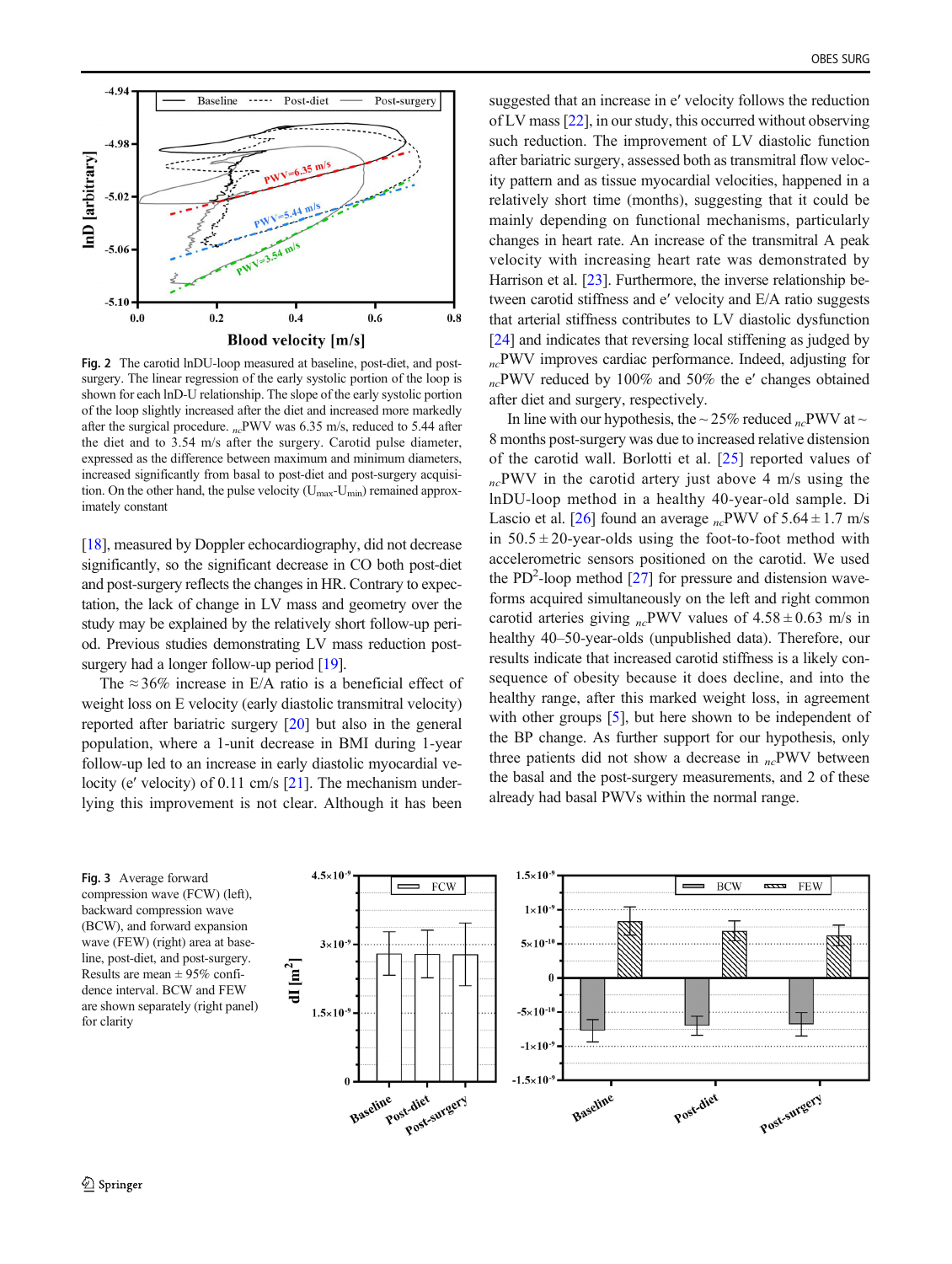Recently, Streese et al. [\[28](#page-7-0)] examined the changes in the Cardio-Ankle Vascular Index (CAVI) and baPWV 6 weeks and 4 years after bariatric surgery. Neither of the measures changed significantly, in apparent disagreement with our finding. Similarly, Galkine et al. [\[29](#page-7-0)] studied changes in CAVI after bariatric surgery in patients with at least one comorbidity, reporting an increase in CAVI at 1 year and no difference from baseline at a 4-year follow-up. Explanations for this disparity are that CAVI and baPWV are global indices of arterial stiffness, including long muscular arterial pathways, while central (aortic) PWV and our lnDU-loop method provide central and here local measures of PWV. Given the difference in wall composition and stiffness of different sites along the arterial bed, local stiffness might be affected differently. In addition, the majority of participants included in their studies were hypertensive, while ours were not.

Arterial stiffness (i.e. PWV) is intrinsically pressuredependent [\[30](#page-7-0)]. In our study, brachial S/D BP decreased by 6/4 mmHg, respectively, during the 1-month diet with a 2.4  $kg/m<sup>2</sup>$  BMI decrease. Cooper et al. [\[17\]](#page-7-0) reported a reduction in S/D BP following 1-year lifestyle intervention of diet and physical activity, only about half observed here. Belkestein et al. [[5\]](#page-7-0) reported a decrease in MBP comparable with ours, but with twice the change in BMI following a 10-week energy-restricted diet and exercise programme. However, the degree of obesity in their studies was much less than that in ours (baseline BMI = 32.9 and 32.3 kg/m<sup>2</sup>), and the relationship between change in BMI and change in MBP may not be linear. Although the change in BP was significant, its relatively small amplitude was responsible for only 1% of the  $n_c$ PWV reduction. Furthermore, here, 8 months post-surgery when BMI had decreased further by  $11.1 \text{ kg/m}^2$ , SBP and DBP had not reduced further but there was a further fall in PWV. Other recent results suggest SBP and DBP did significantly decrease 6 months after bariatric surgery [\[31](#page-7-0), [32](#page-7-0)]. However, the lack of pressure changes with time after the intervention here suggests that much of the average 0.78 m/s reduction in  $n_c$ PWV comparing diet with 8-month follow-up is related to changes in arterial wall mechanics.

Interestingly, we did not find any correlation between the magnitude of intra-subject changes in BMI (or weight) and cardiac/vascular parameters (i.e. transmitral flow velocities, mitral a' and s' velocities, CO, cPWV,  $D_s$ ), except for a negative correlation between intra-subject changes in BMI (and weight) and mitral e' velocity  $(r = -0.43, p < 0.05)$ . Sutton-Tyrell et al. [[8\]](#page-7-0) found a higher correlation between aortic stiffness and visceral adiposity than between aortic stiffness and body weight, and postulated the hypothesis that correlation between aortic stiffness and body weight might actually reflect a correlation between body weight and visceral adiposity. Therefore, it is possible that other parameters contributing to determining the body weight may affect changes in cardiac and vascular parameters.

WIA, analysed for the first time in this context here, did not provide as clear a trend as found for  $n_c$ PWV. FCW area did not change, while BCW and FEW showed consistent but small decreases. The reduced reflection index may indicate improved transmission of waves to the periphery; however, this difference was not significant  $(p = 0.214)$  and could be by chance. Our sample size might have been too small to detect clinically significant differences. The difference of arrival time of BCW with respect to FCW suggests, as in the lower  $n_c$ PWV, that waves travel slower after weight loss, indicating further potential benefits.

# Limitations

This study is a before-after comparison without a formal control group, but medically treated patients with third-degree obesity never lose the amount of weight found after surgery as here. However, it is theoretically possible that timedependent changes could occur with this design, but is most unlikely. Our sample size was relatively small but prospective, and no patients had hypertension or type 2 diabetes, a unique feature of our cohort to date allowing assessing cardiovascular changes related to obesity alone. It is possible that diabetes and hypertension might make weight-related arterial stiffening less reversible. Finally, LV diastolic function was assessed simply by E and A peak velocities at transmitral flow velocity pattern, and by the corresponding components at TDI.

Funding Information This project was funded by the Italian Ministry of Health: "Progetto Finalizzata Salute RF-2010-2312316, project title: Perioperative Optimization of Care in Obesity". AH receives support from the British Heart Foundation (CS/13/1/30327, PG/13/6/29934, PG/15/75/31748, CS/15/6/31468, PG/17/90/33415, IG/18/5/33958), the National Institute for Health Research University College London Hospitals Biomedical Research Centre, and the UK Medical Research Council (MR/P023444/1) and works in a unit that receives support from the UK Medical Research Council (MC\_UU\_12019/1).

#### Compliance with Ethical Standards

Conflict of Interest JKC is a former president of the Artery Society. MK is responsible for clinical studies at Esaote SpA (Genova, Italy). AG, CP, CM, LL, MN, RB, ADH, and AWK declare that they have no conflict of interest.

Ethical Statement The protocol of this study followed the Declaration of Helsinki 2001 and was approved by the local Institutional Ethics Committee "CEAVNO" (study protocol no. 140/2014, approved on March 13, 2014).

Consent Statement Informed written consent was obtained from each patient.

Open Access This article is licensed under a Creative Commons Attribution 4.0 International License, which permits use, sharing, adaptation, distribution and reproduction in any medium or format, as long as